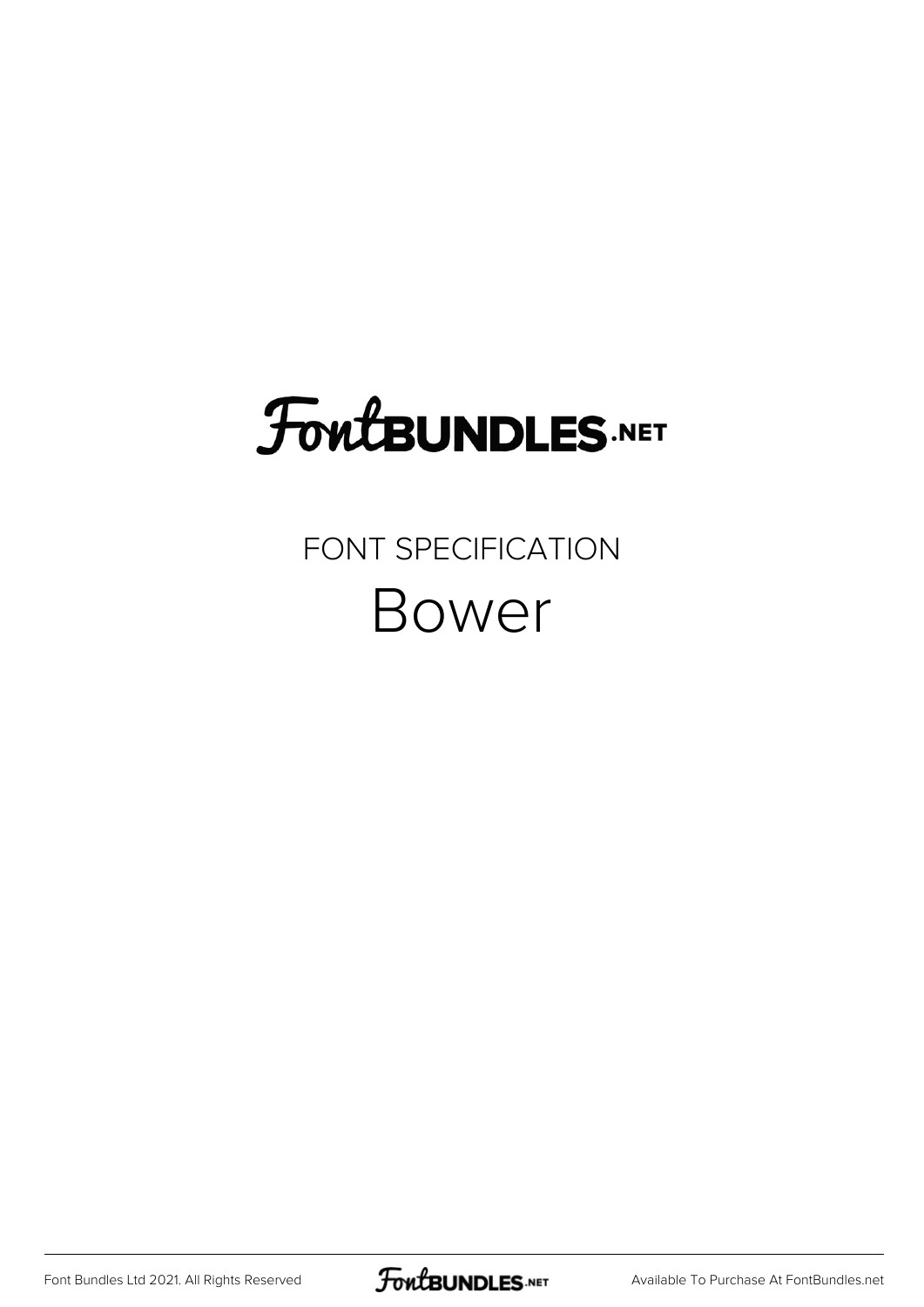

**Uppercase Characters** 

### IS DE SES DE SES DISTRI  $\mathcal{L}^{\text{max}}$

Lowercase Characters

#### . 2 2 3 3 3 3 3 3 3 4 3 4 5 7 5 i titul të

**Numbers** 



Punctuation and Symbols

#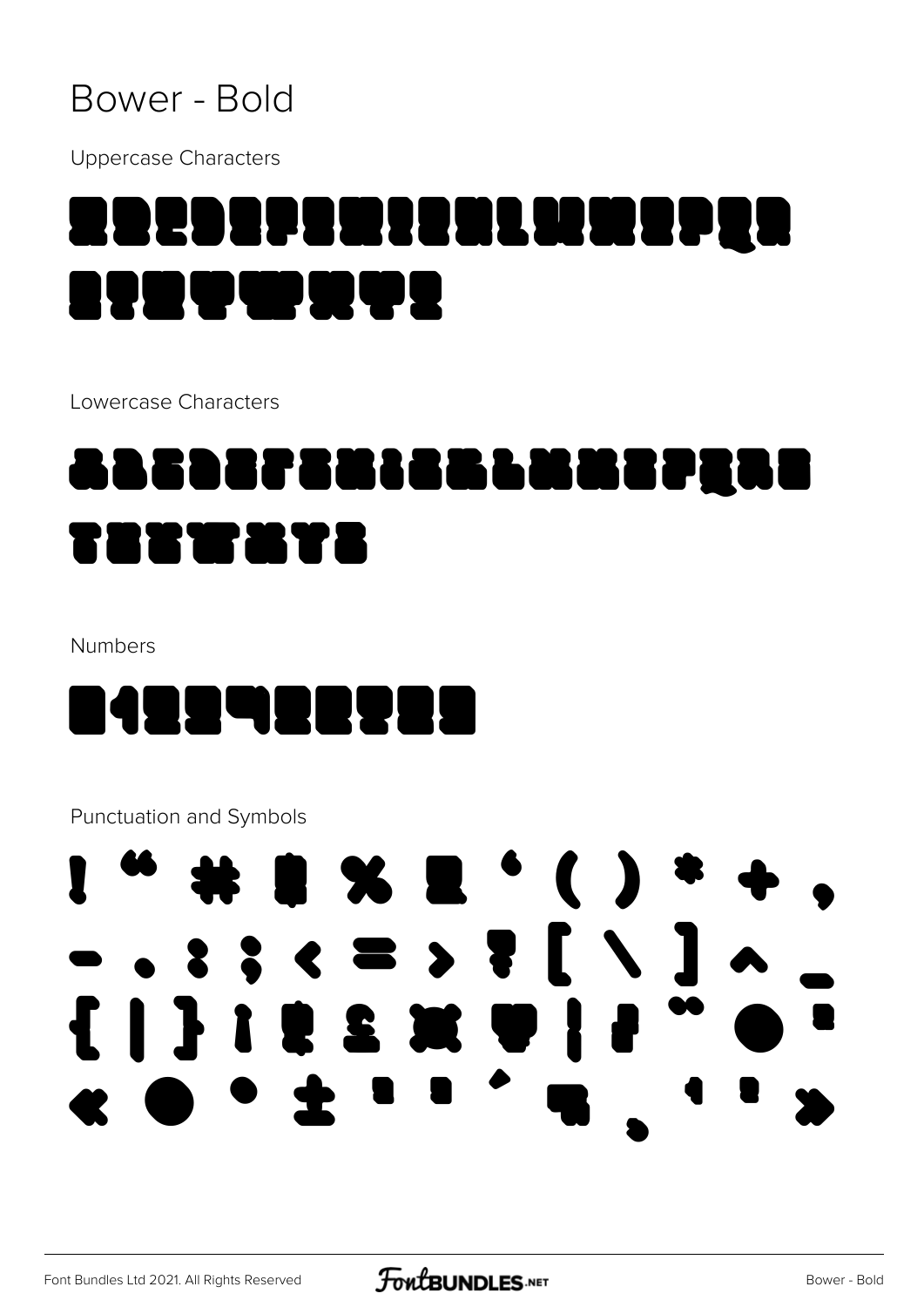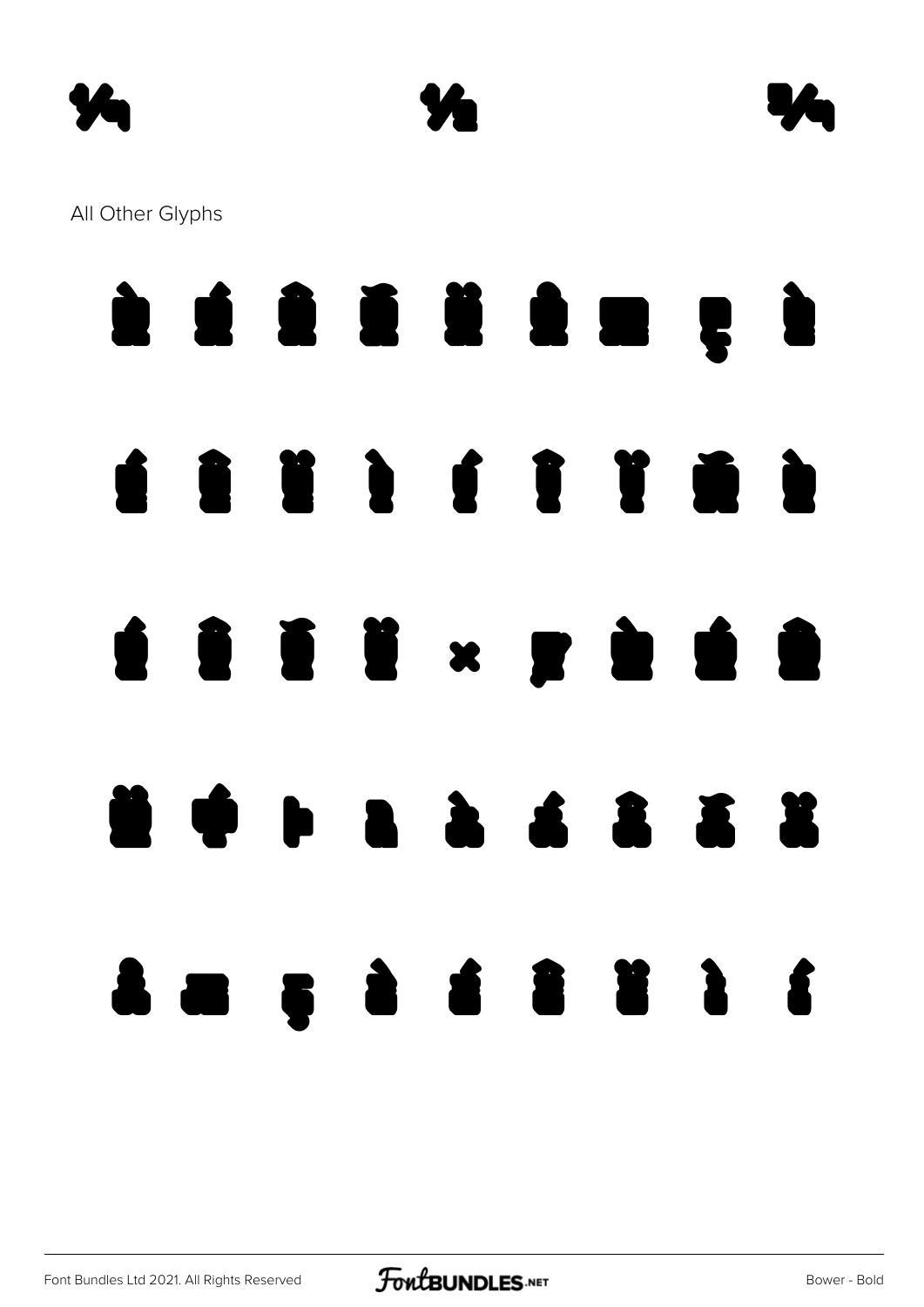# î ï ñ ò ó ô õ ö ÷ ø ù ú û ü ý þ ÿ Ć ć Ĉ ĉ Č č Ď ď Ě ě Ĝ ĝ Ĥ ĥ Ĩ ĩ Ĵ ĵ Ĺ ĺ Ľ ľ Ń ń Ň ň Œ œ Ŕ ŕ Ř ř Ś ś Ŝ ŝ Ş ş Š š Ť Ũ ũ Ů ů Ŵ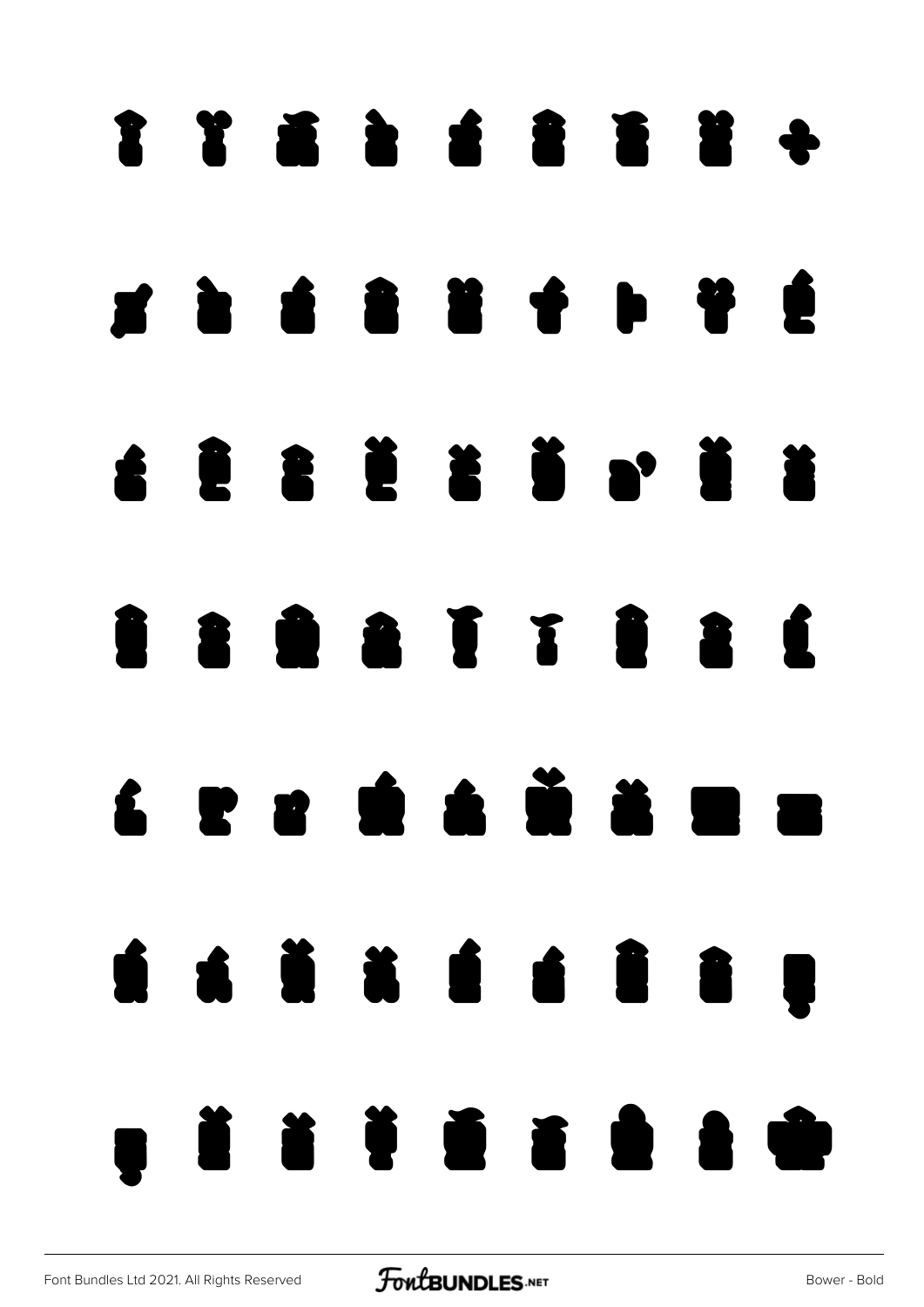# 2 2 2 2 3 2 9  $\begin{pmatrix} 1 & 1 \\ 1 & 1 \end{pmatrix} \begin{pmatrix} 1 & 1 \\ 1 & 1 \end{pmatrix} \begin{pmatrix} 1 & 1 \\ 1 & 1 \end{pmatrix}$ **September TO** 7777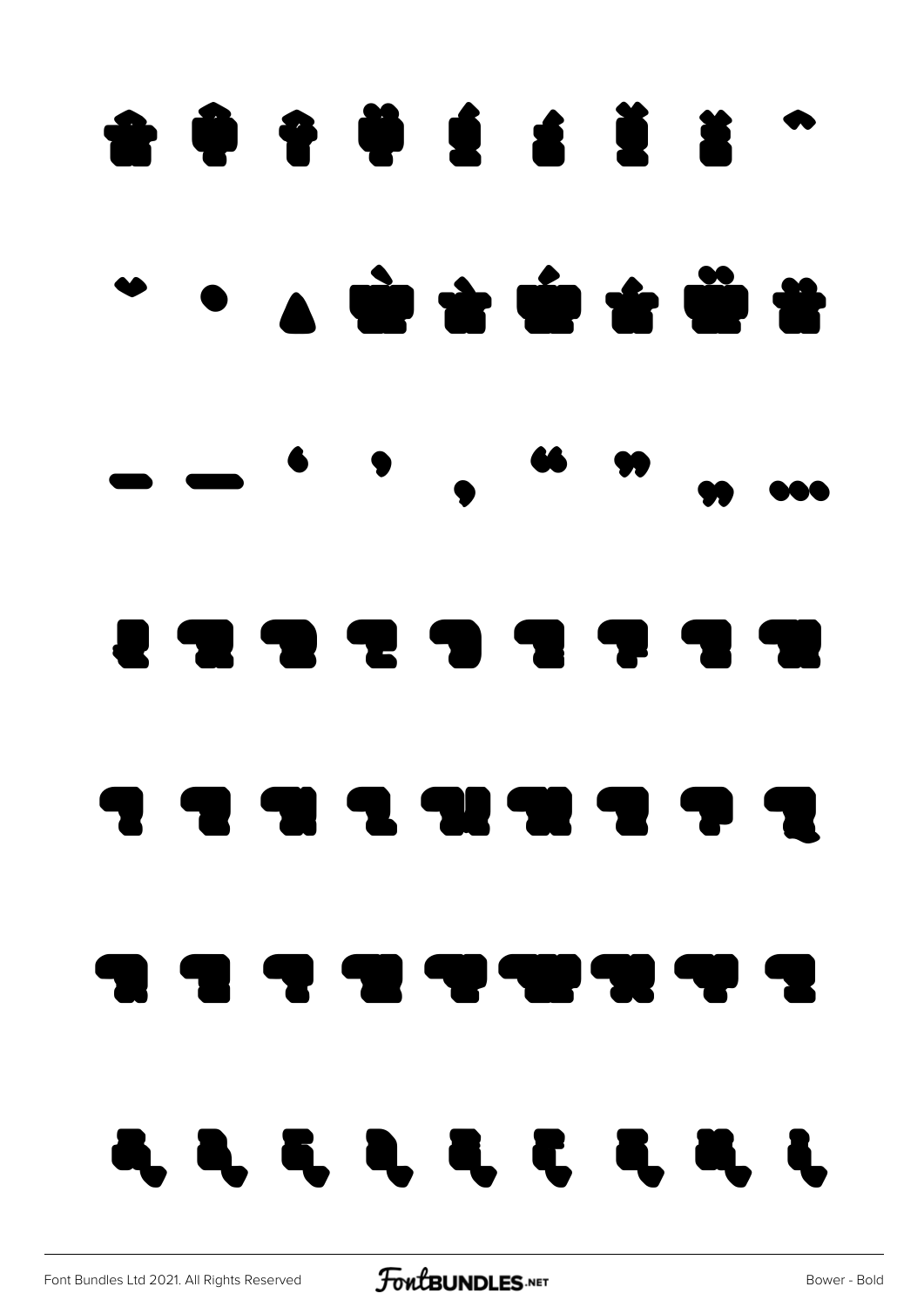# *B D B B B B B B* , , , , , , , , , , , **The School School**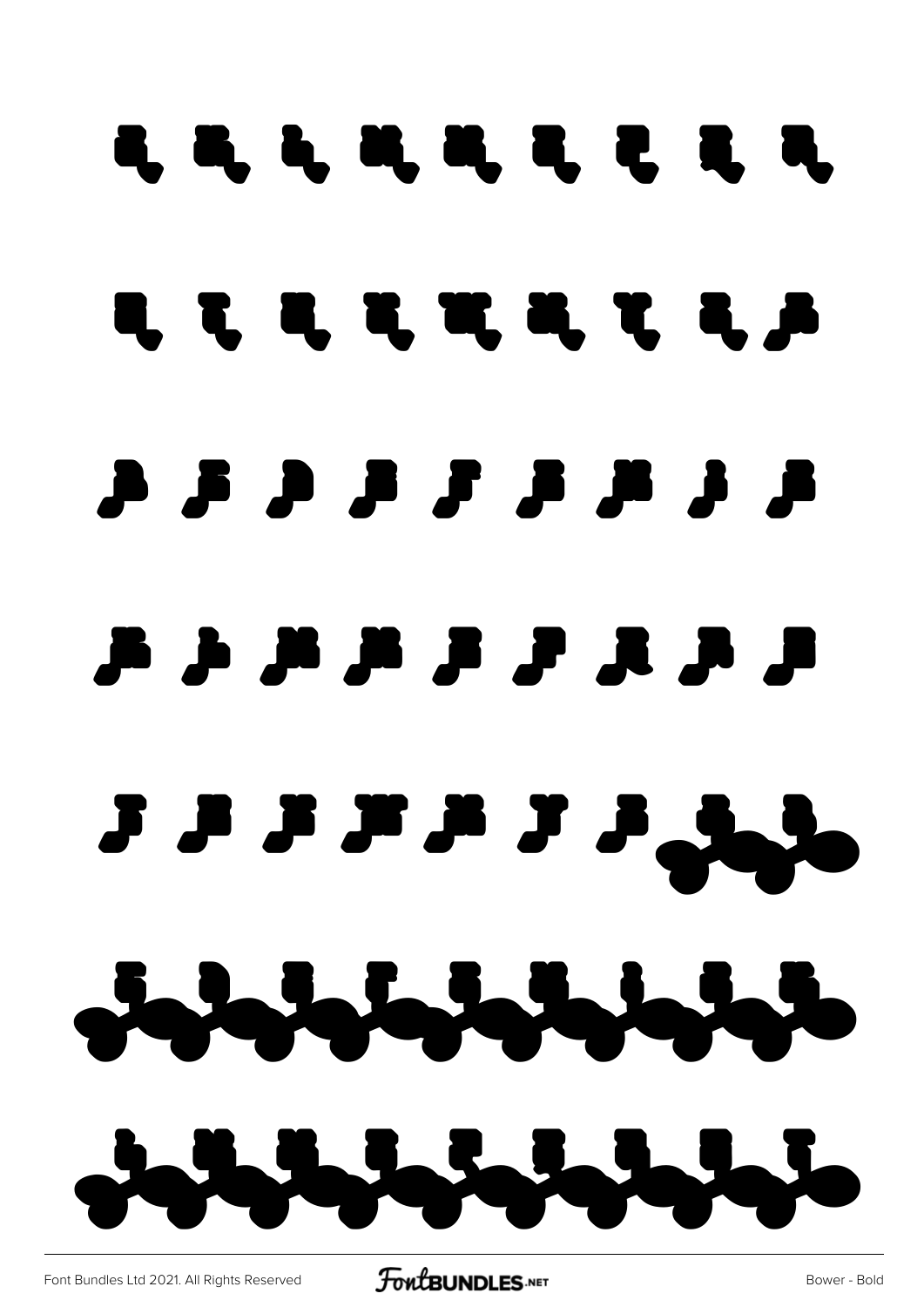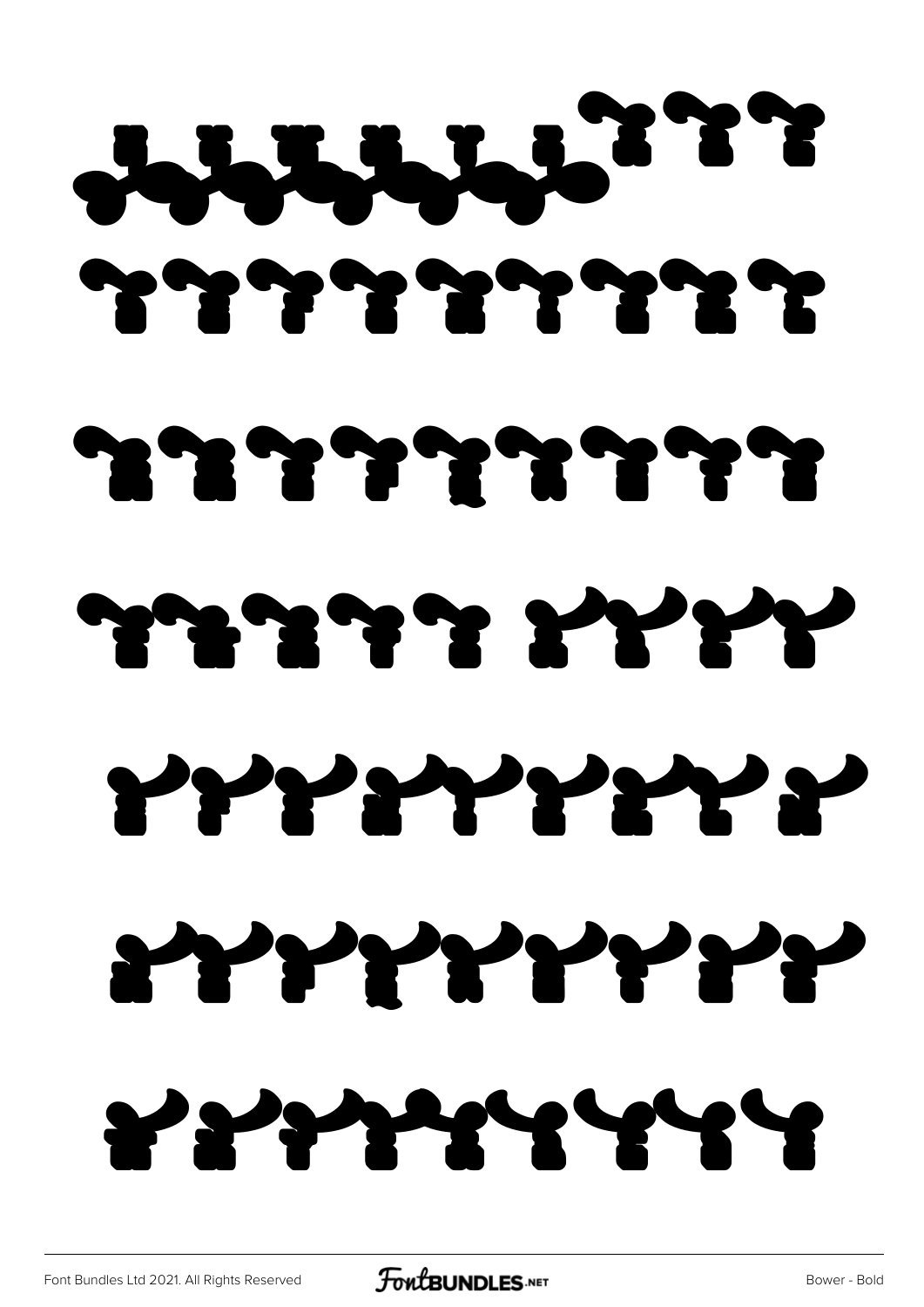# YYYYYYYYY ALAHAAAAA YYYAAAAB R. A. A. A. A. A. B. PPPPPPPP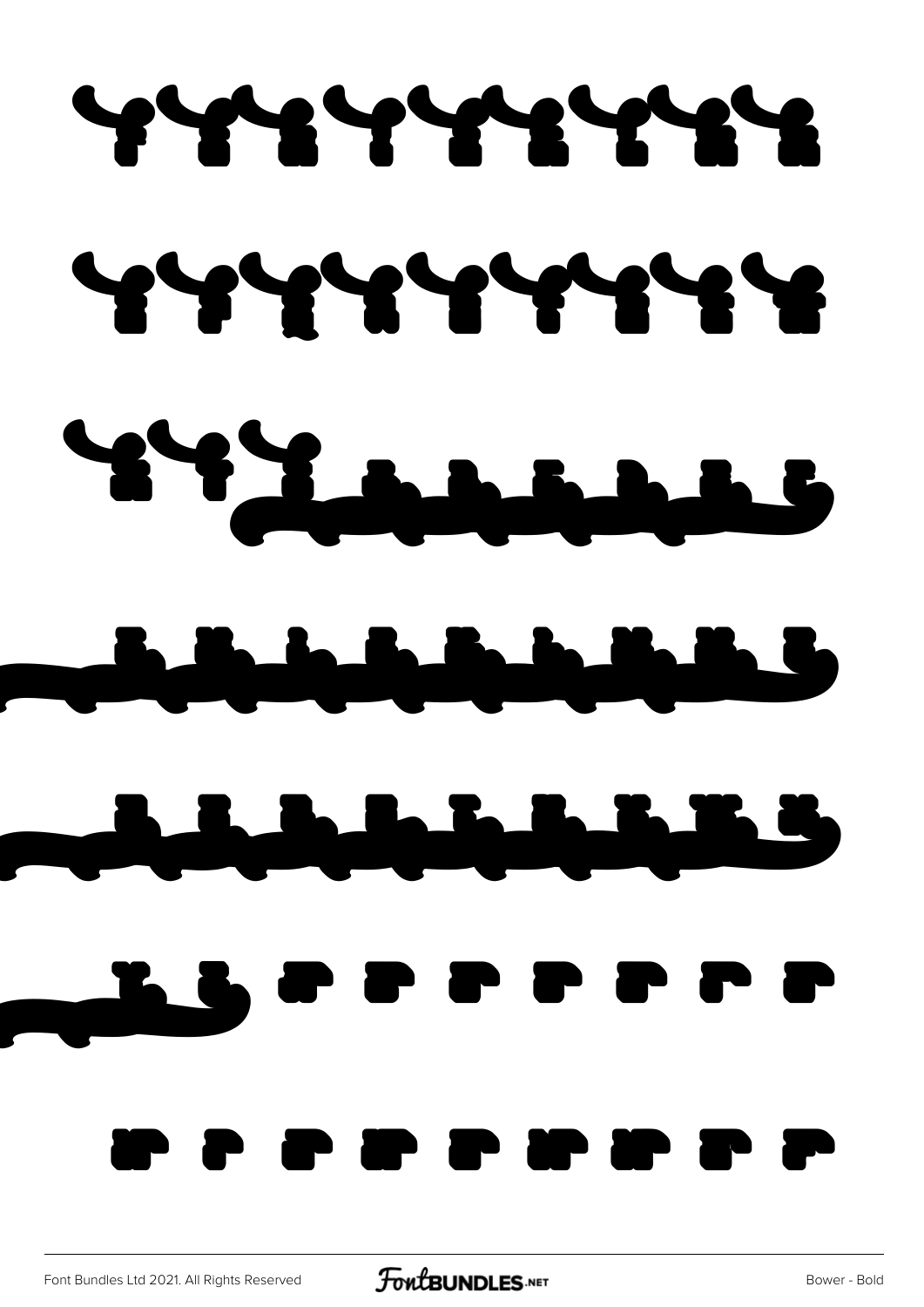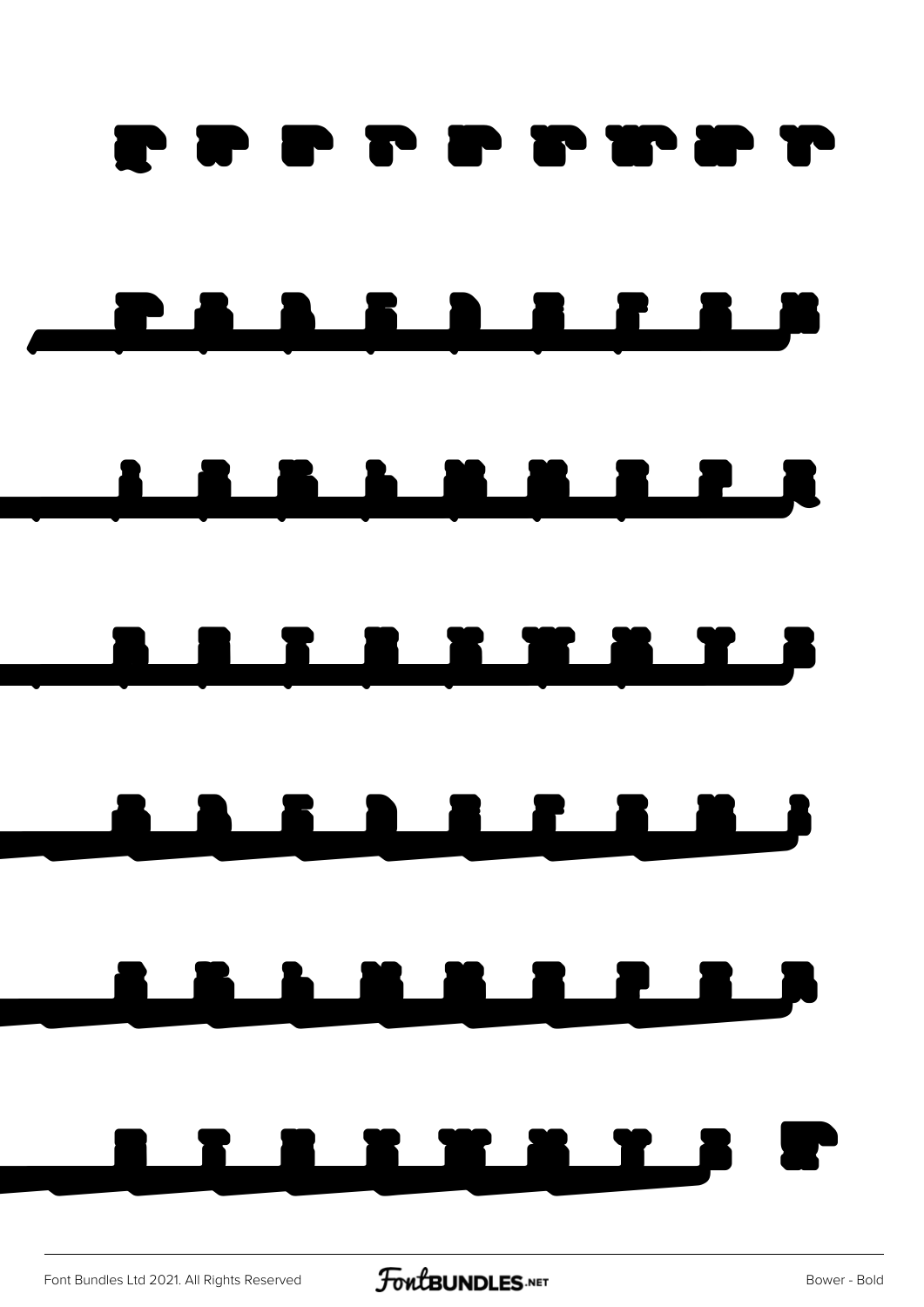# E P P P P P P P P r e ver e e e e e **L L L L L L L**

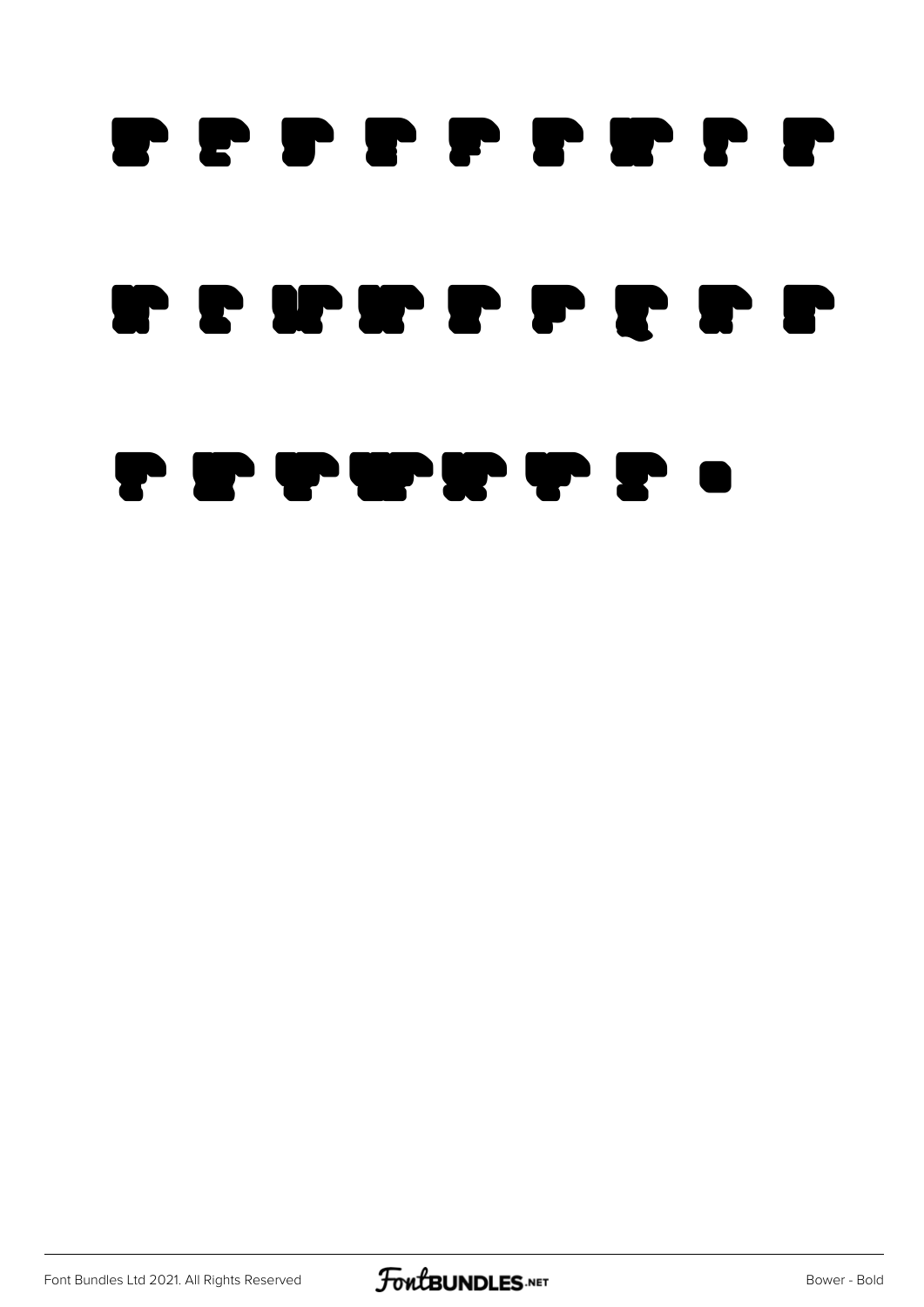#### Bower - Regular

**Uppercase Characters** 

### R B E D E F & M I & M F M M & L & Å K 물 두 번 몇 명만 몇 명 및

Lowercase Characters

#### A B E D E F E H I J K L M N B P Q R S t u y w X y z

Numbers

#### 8429456789

Punctuation and Symbols

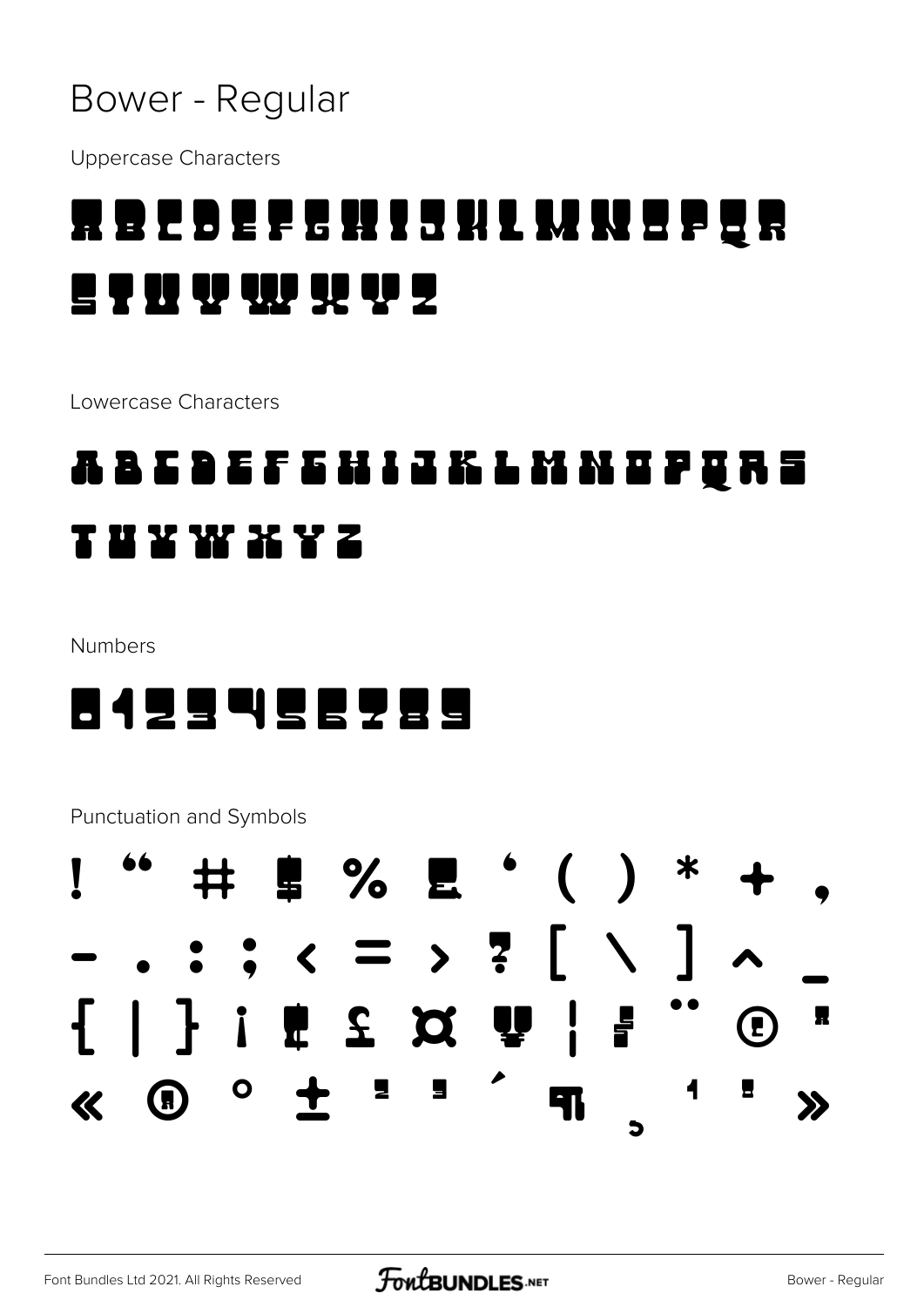

#### All Other Glyphs

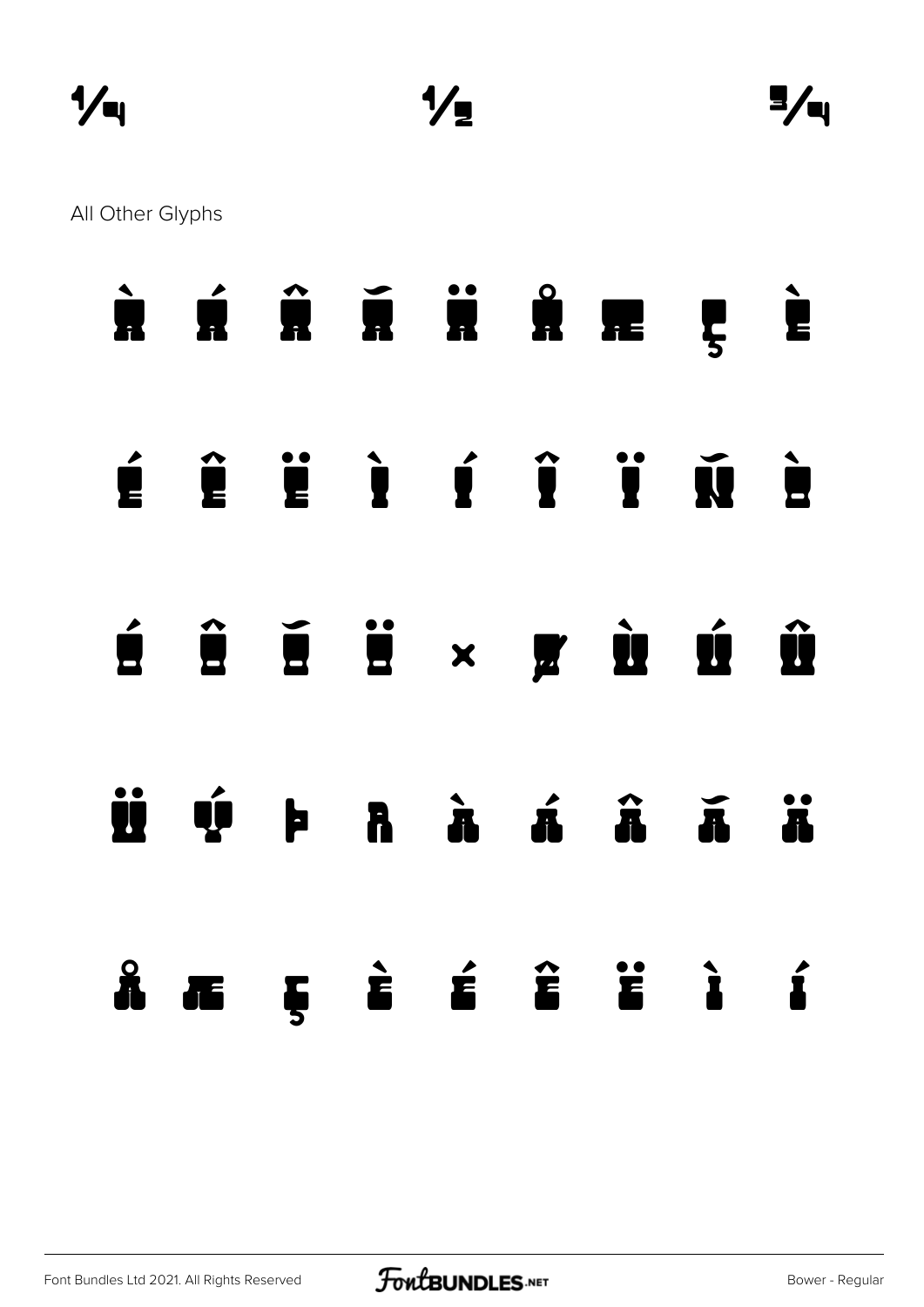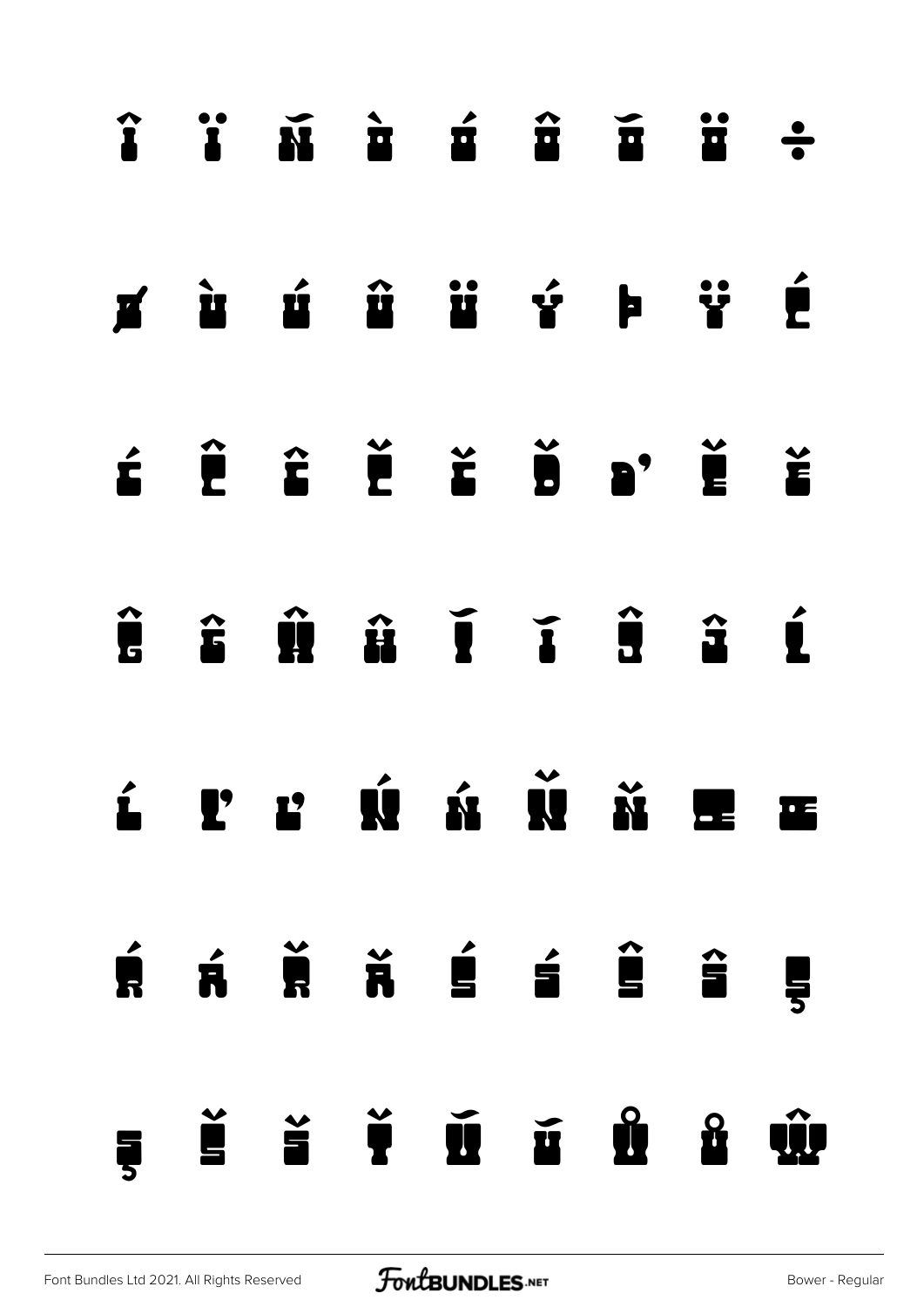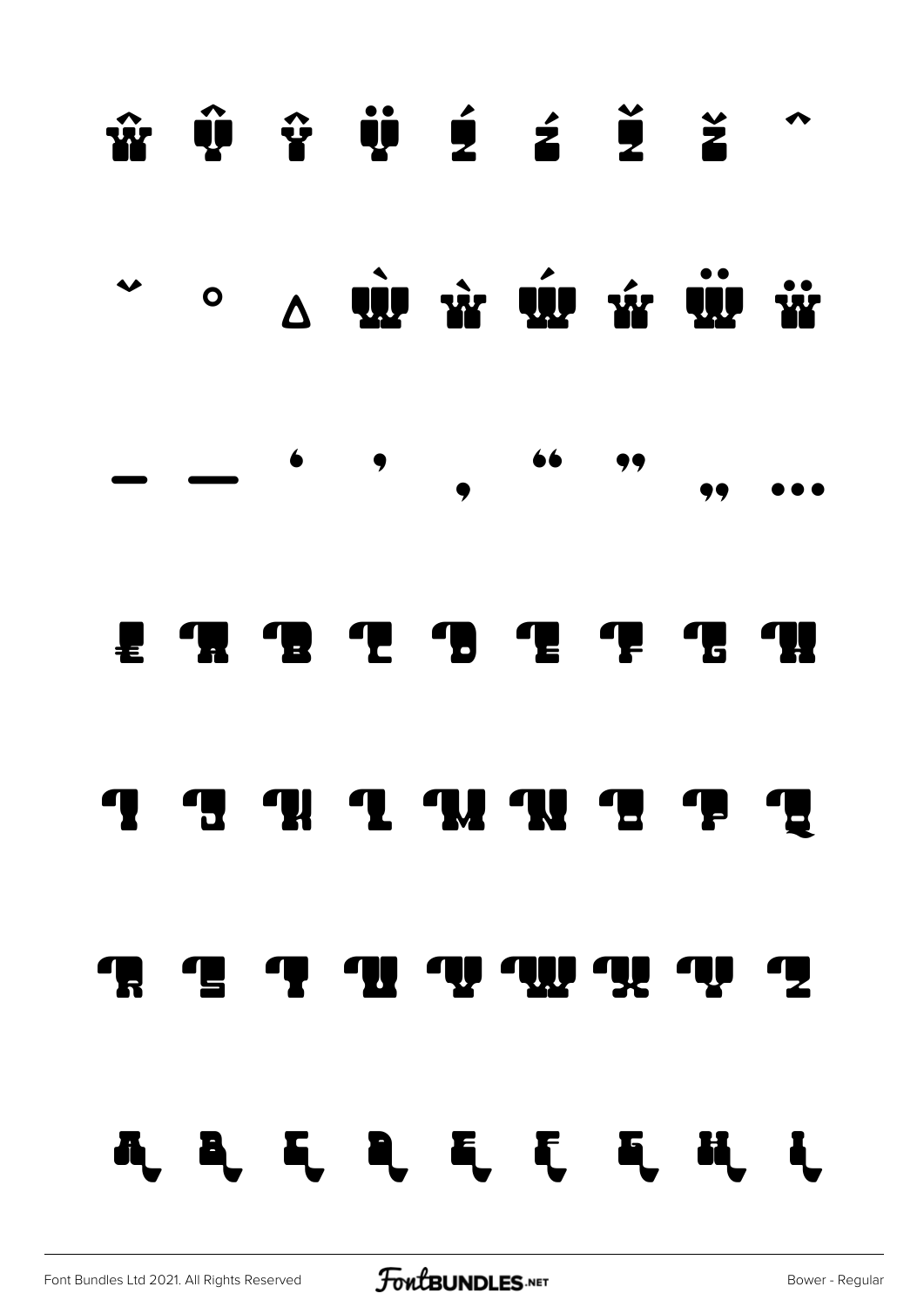## a, K, L, M, N, H, P, H, R,

## ETEKWKYZA

### A F P F F F H J H A

### 

## 



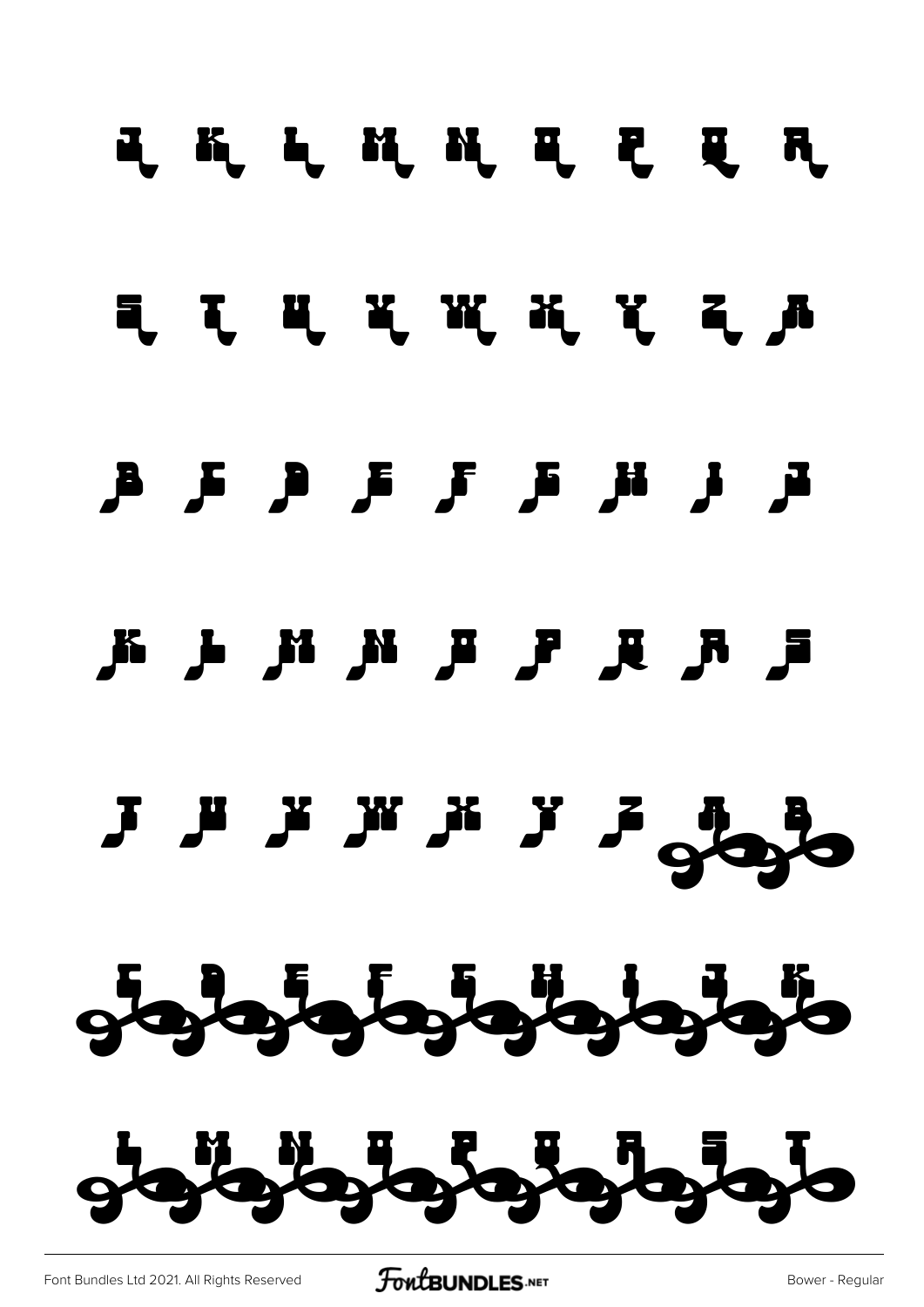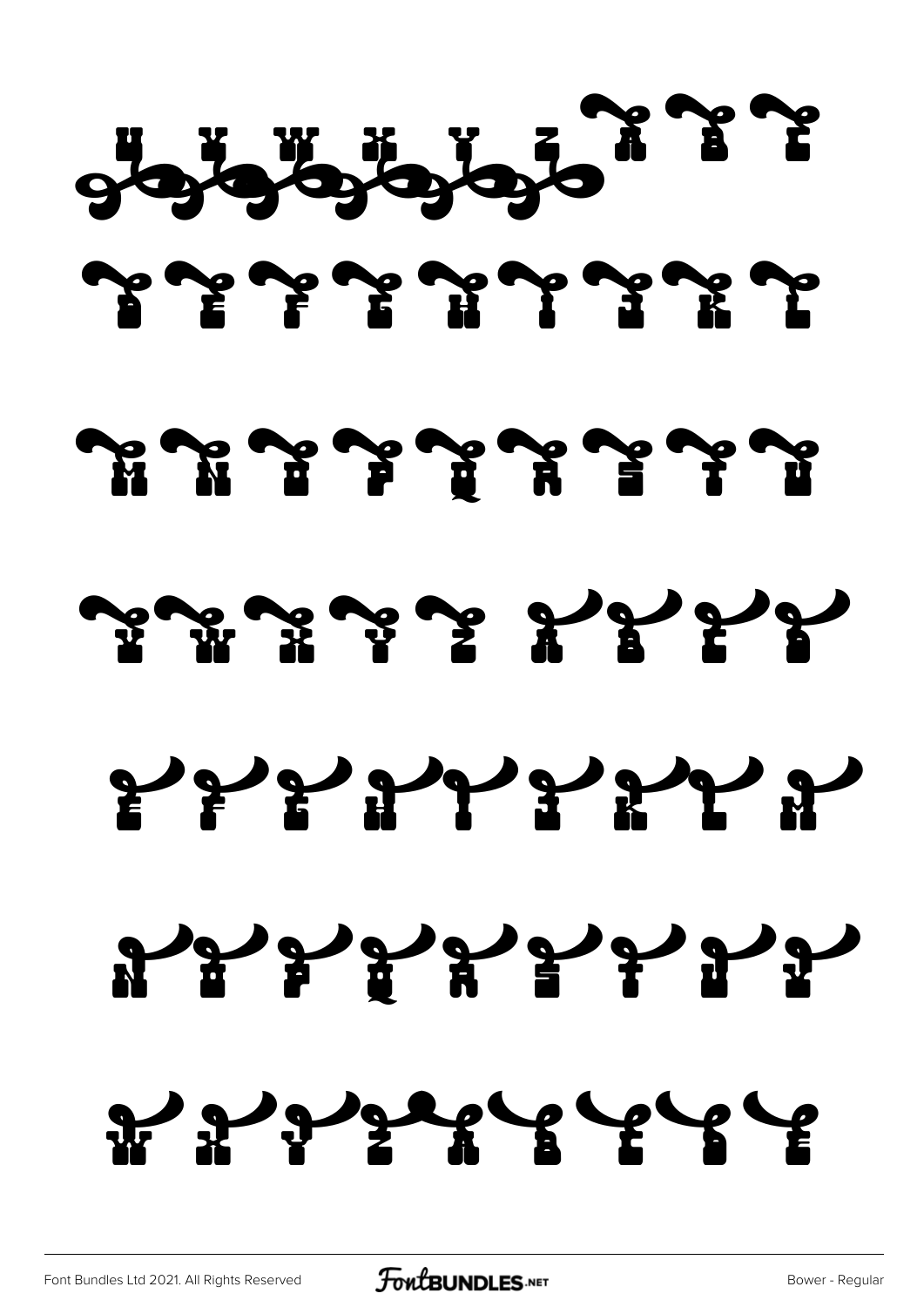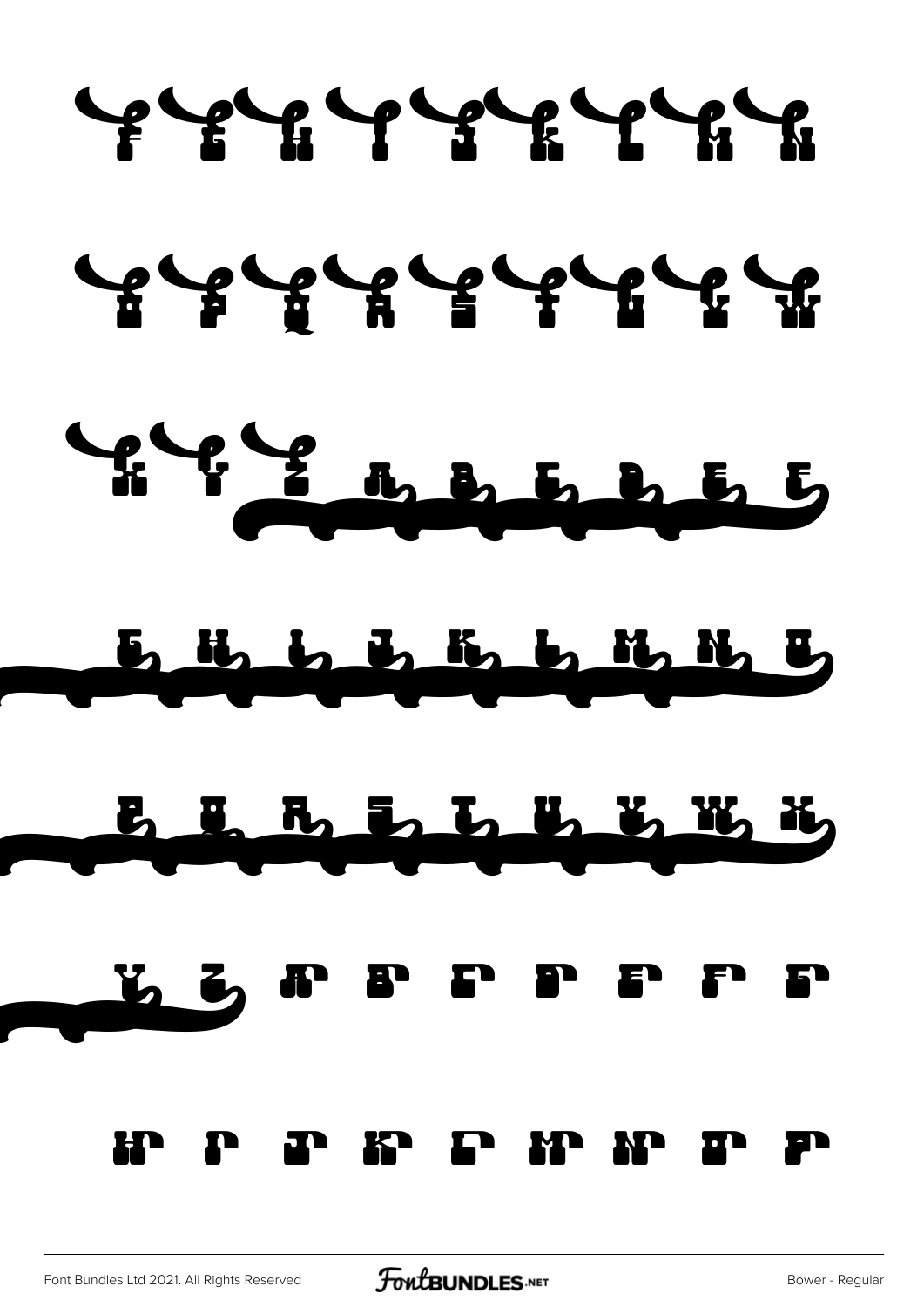